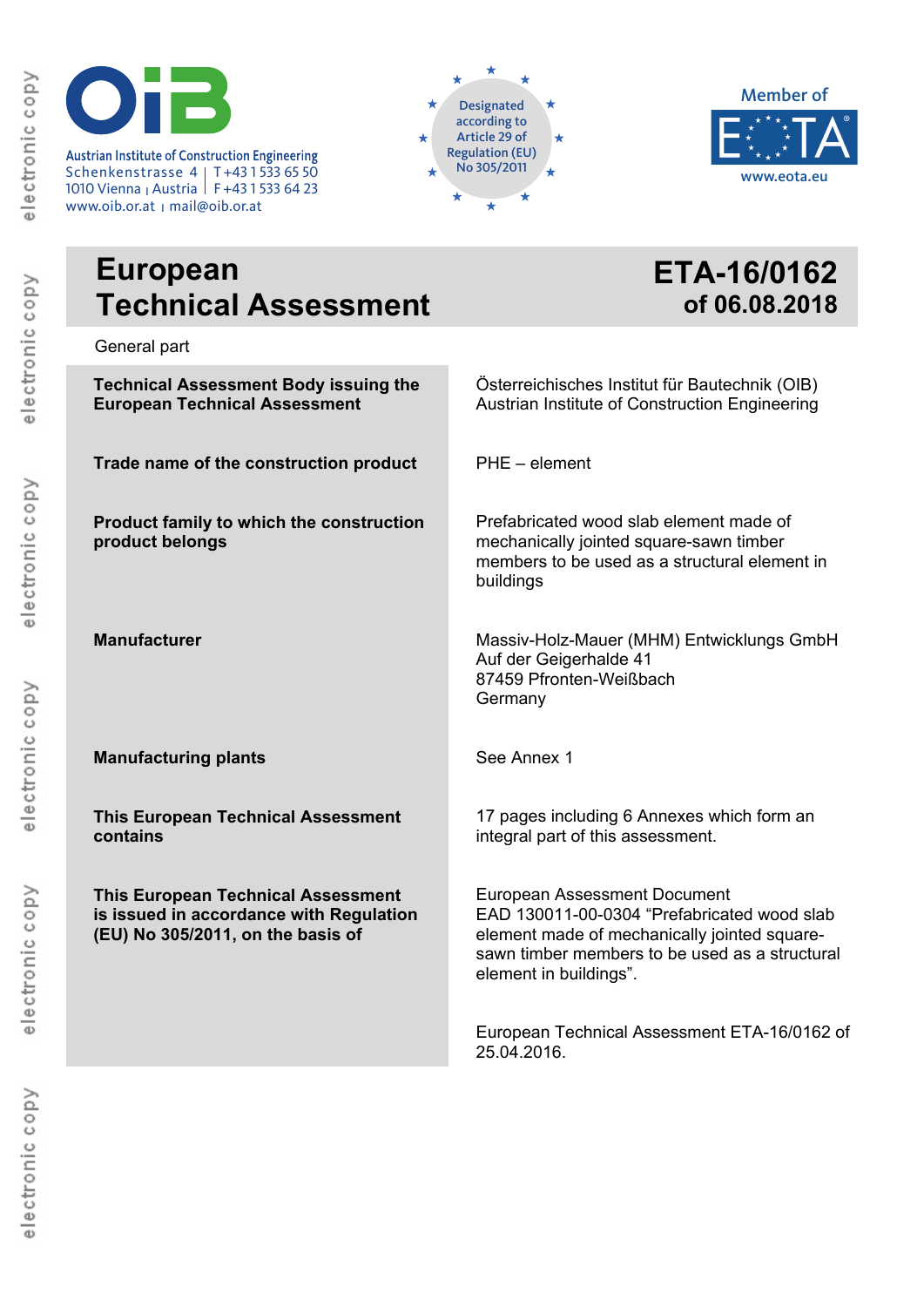

# **Remarks**

Translations of this European Technical Assessment in other languages shall fully correspond to the original issued document and should be identified as such.

Communication of this European Technical Assessment, including transmission by electronic means, shall be in full. However, partial reproduction may be made with the written consent of Austrian Institute of Construction Engineering. Any partial reproduction has to be identified as such.

# Specific parts

# **1 Technical description of the product**

# **1.1 PHE – element**

This European Technical Assessment (ETA)<sup>1</sup> applies to the prefabricated wood slab element made of mechanically jointed square-sawn timber members "PHE – element". The PHE – element is made of upright softwood boards which are jointed together with fluted aluminium nails. The adjacent softwood boards are arranged parallel to each other, see Annex 2, Figure 1.

The principle structure of the PHE – element is shown in Annex 2, Figure 1 and Figure 2. Surfaces can be rough. Outer surfaces of cover layers may be planed.

The PHE – element consists of up to fifty-seven adjacent layers which are arranged parallel to each other.

The PHE – element and the boards for its manufacturing correspond to the specifications given in the Annexes 2 and 4. The material characteristics, dimensions and tolerances of the PHE – element, not indicated in these Annexes, are given in the technical file2 of the European Technical Assessment.

The application of wood preservatives and flame retardants is not subject of the European Technical Assessment.

# **1.2 Components**

1.2.1 Boards

The specification of the boards is given in Annex 4, Table 3. Boards are visually or machine strength graded. Only technically dried wood shall be used.

Wood species is European spruce or equivalent softwood.

# 1.2.2 Fluted aluminium nails

The fluted aluminium nails for mechanically jointing the single boards are described in Annex 3. The dimension of the fluted aluminium nails is 2.5 x 50 mm. They are made of aluminium. The fluted aluminium nails may be CE-marked.

electronic copy

In 2016 ETA-16/0162 was firstly issued as European Technical Assessment ETA-16/0162 of 25.04.2016 and amended to ETA-16/0162 of 06.08.2018.

<sup>2</sup> The technical file of the European Technical Assessment is deposited at Österreichisches Institut für Bautechnik and, in so far as is relevant to the tasks of the notified product certification body involved in the assessment and verification of constancy of performance procedure, is handed over to the notified product certification body.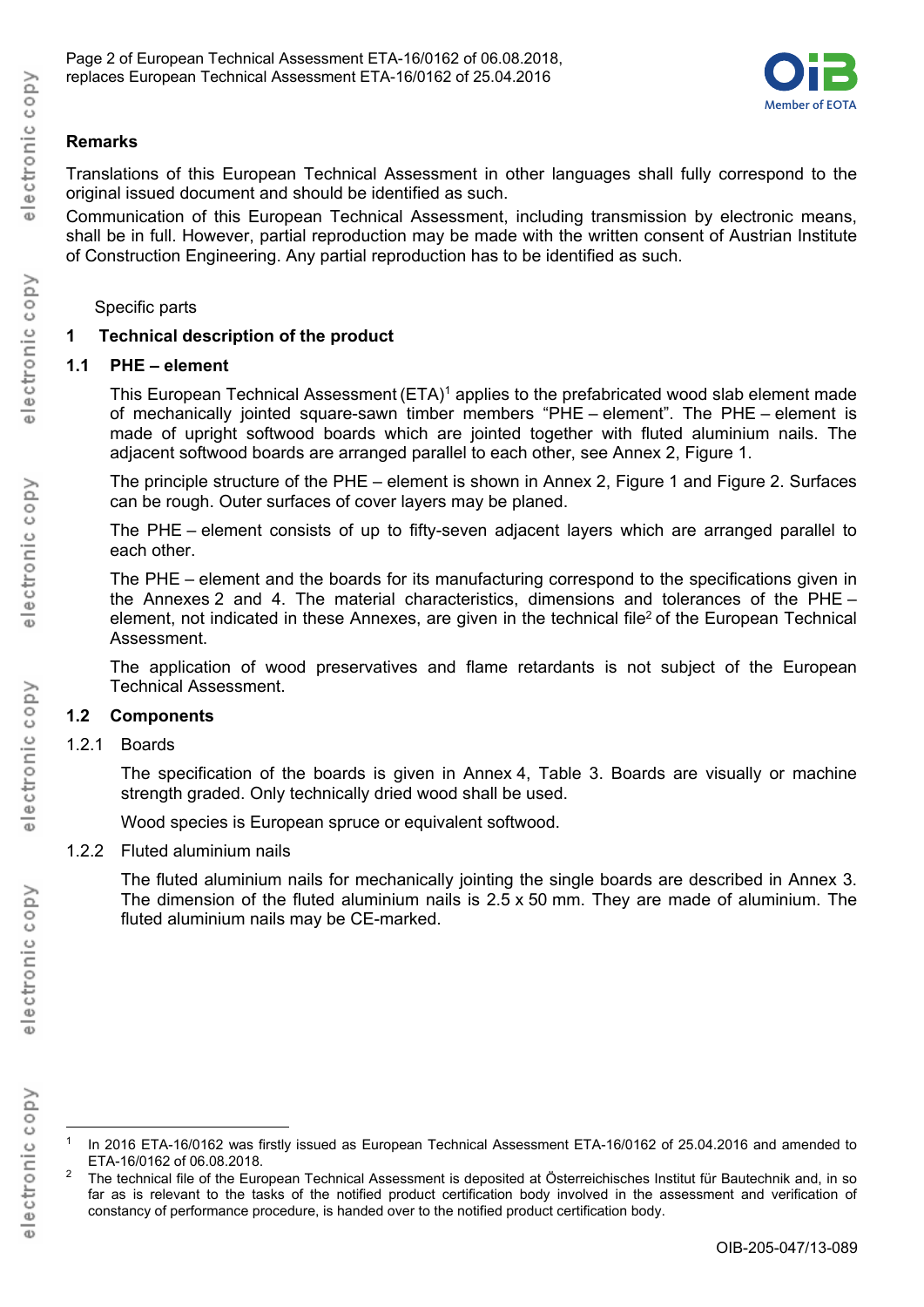

## **2 Specification of the intended use(s) in accordance with the applicable European Assessment Document**

# **2.1 Intended use**

The PHE – element is intended to be used as a structural element in buildings to construct walls, floors and roofs loaded perpendicular to the plane. Loading in plane of the PHE – element is not allowed without suitable and statically verified constructional measures (e.g. perforated metal sheets used as wind brace, board formwork used as shear field, cladding of wood-based panels, additional screwing in direction of the fluted aluminium nails).

The PHE – element is subjected to static and quasi static actions only.

The PHE – element is intended to be used in service classes 1 and 2 according to EN 1995-1-1<sup>3</sup> at low and moderate exposure to corrosion (corrosive categories C1, C2 and C3 according to EN 12944-2).

Members which are directly exposed to the weather shall be provided with an effective protection for the PHE – element in service. Within a roof construction, the PHE – element will not contribute to the water tightness, but will receive a suitable waterproofing and roof covering. Waterproofing and roof covering are not subject of the European Technical Assessment.

# **2.2 General assumptions**

The PHE – element is manufactured in accordance with the provisions of the European Technical Assessment using the manufacturing process as identified in the inspection of the manufacturing plant by Österreichisches Institut für Bautechnik and laid down in the technical file.

The manufacturer shall ensure that the requirements in accordance with the Clauses 1, 2 and 3 as well as with the Annexes of the European Technical Assessment are made known to those who are concerned with design and execution of the works.

Layers of rough boards shall be jointed together to the required width of the prefabricated wood slab element. The individual boards may be jointed in longitudinal direction by means of finger joints according to EN 14080, there shall be no butt joints.

Nailing of the single boards must be performed by an automatic nail device type "Pressbett" of company Hans Hundegger AG.

Edge distances between nailed boards are shown in Annex 2, Figure 2.

# Design

The European Technical Assessment only applies to the manufacture and use of the PHE – element. Verification of stability of the works including application of loads on the product is not subject to the European Technical Assessment.

The following conditions shall be observed:

- Design of the PHE element is carried out under the responsibility of an engineer experienced in such products.
- $-$  Design of the works shall account for the protection of the PHE element.
- $-$  The PHE element is installed correctly.
- Serial toppling (rolling-shear) shall be avoided by suitable design provisions.

Design of the prefabricated wood slab element may be according to EN 1995-1-1 and EN 1995-1-2, taking into account the Annex 4 of the European Technical Assessment.

Standards and regulations in force at the place of use shall be considered.

l

<sup>3</sup> Reference documents are listed in Annex 6.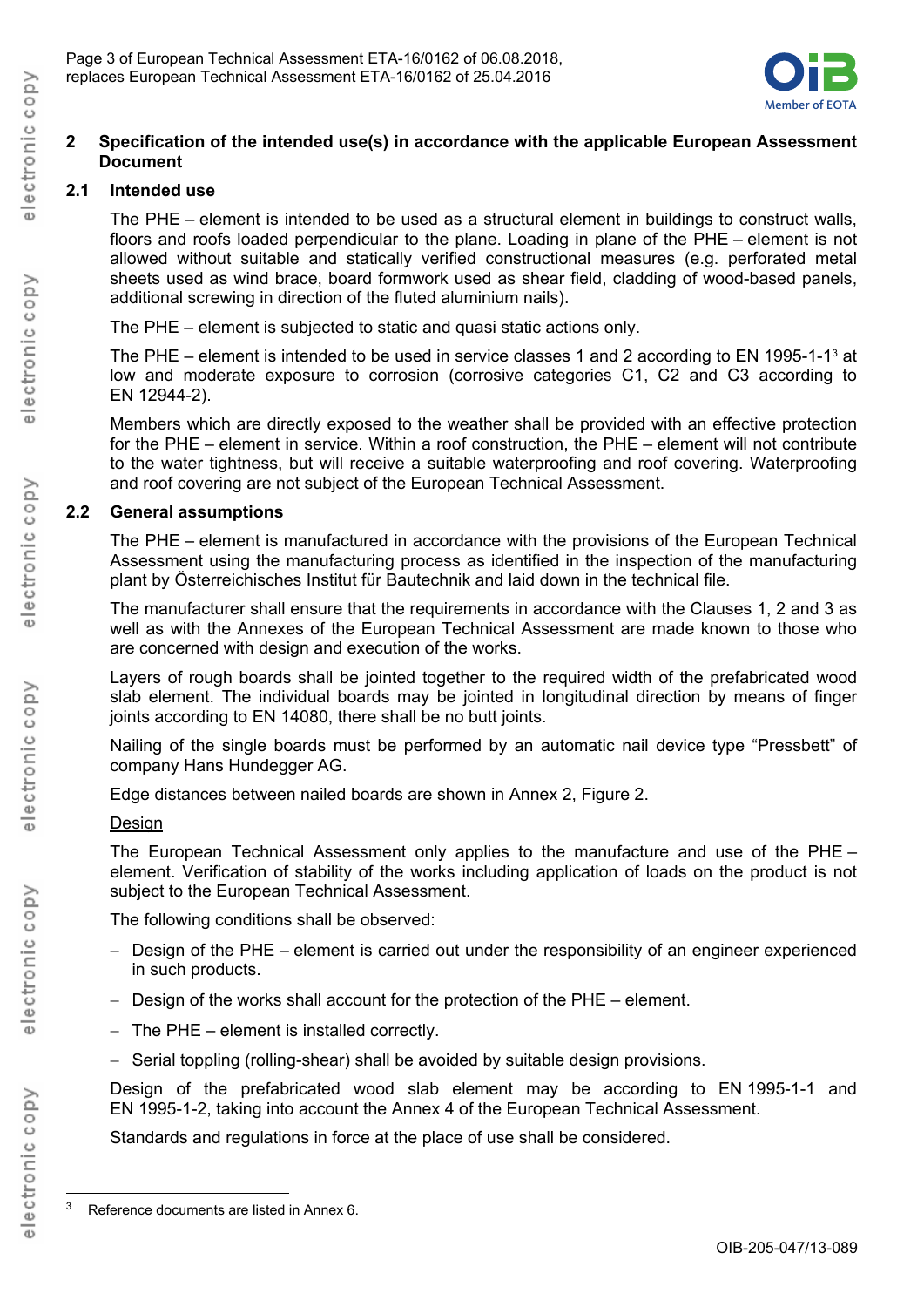

#### Packaging, transport, storage, maintenance, replacement and repair

Concerning product packaging, transport, storage, maintenance, replacement and repair it is the responsibility of the manufacturer to undertake the appropriate measures and to advise his clients on the transport, storage, maintenance, replacement and repair of the product as he considers necessary.

#### Installation

It is assumed that the product will be installed according to the manufacturer's instructions or (in absence of such instructions) according to the usual practice of the building professionals.

During construction PHE – elements shall be protected against moisture.

#### Fixing of objects

All fixed objects that are subject to tensile forces shall in any case be anchored in the PHE – element with a sufficient anchoring depth.

In general the edges of the individual boards shall be considered as edges for the fasteners. For tension loads perpendicular to the prefabricated wood slab element sufficient load distribution must be ensured.

The specifications of the installation instructions shall be observed.

#### **2.3 Working life/Durability**

The provisions made in the European Technical Assessment (ETA) are based on an assumed intended working life of the PHE – element of 50 years, when installed in the works, provided that the element is subject to appropriate installation, use and maintenance (see Clause 2.2). These provisions are based upon the current state of the art and the available knowledge and experience<sup>4</sup>.

The indications given as to the working life of the construction product cannot be interpreted as a guarantee neither given by the product manufacturer or his representative nor by EOTA nor by the Technical Assessment Body, but are regarded only as a means for choosing the appropriate products in relation to the expected economically reasonable working life of the works.

l

The real working life of a product incorporated in a specific works depends on the environmental conditions to which that works is subject, as well as on the particular conditions of the design, execution, use and maintenance of that works. Therefore, it cannot be excluded that in certain cases the real working life of the product may also be shorter than referred to above.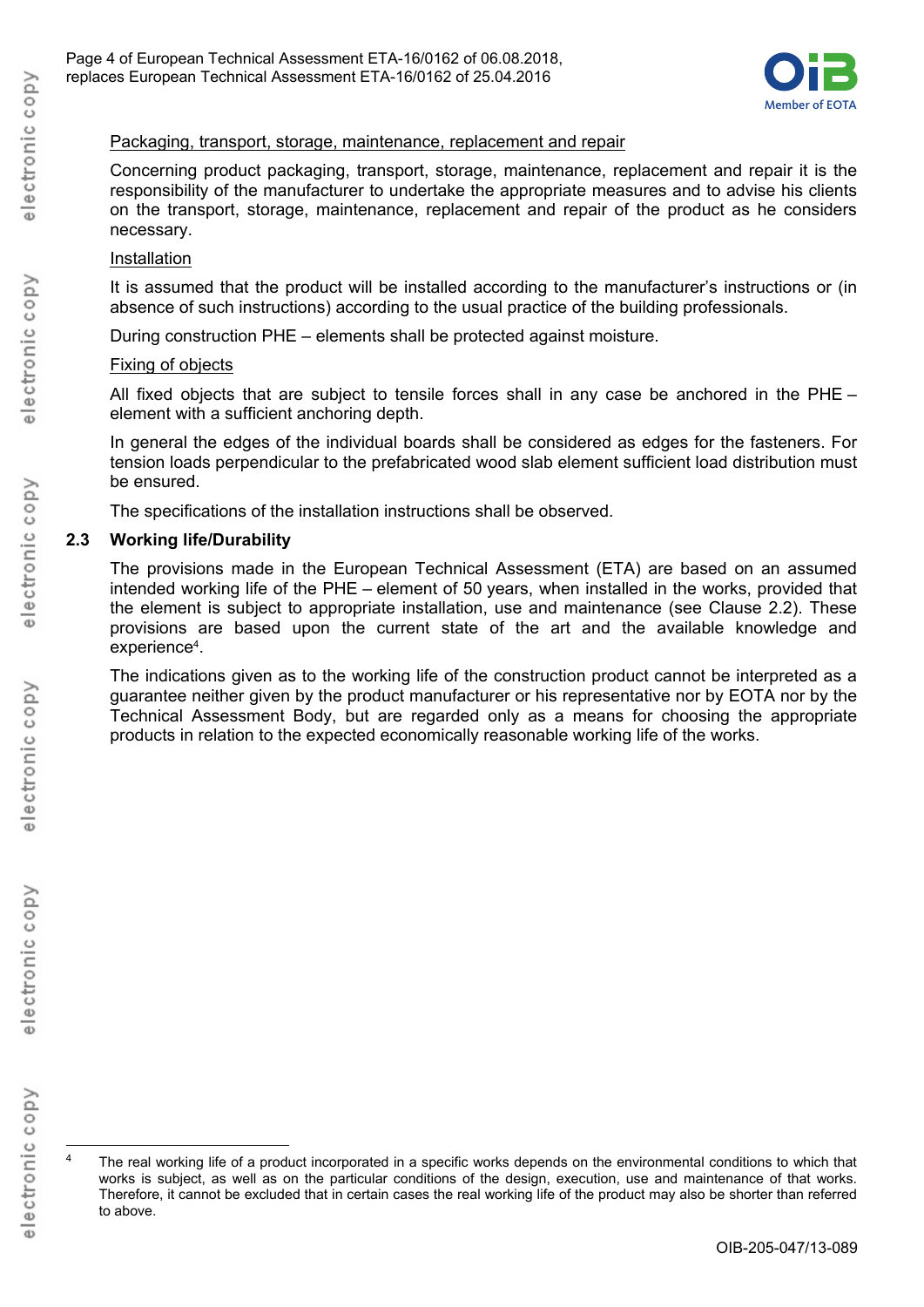

# **3 Performance of the product and reference to the methods used for its assessment**

# **3.1 Essential characteristics of the product**

# **Table 1: Essential characteristics of the product and product performance**

| N <sub>2</sub>                                      | <b>Essential characteristic</b>                                                                   | <b>Product performance</b> |  |  |  |
|-----------------------------------------------------|---------------------------------------------------------------------------------------------------|----------------------------|--|--|--|
|                                                     | Basic Works Requirement 1: Mechanical resistance and stability 1)                                 |                            |  |  |  |
| 1                                                   | Bending <sup>2)</sup> <sup>3)</sup>                                                               | Annex 4                    |  |  |  |
| 2                                                   | Compression                                                                                       | Annex 4                    |  |  |  |
| 3                                                   | Tension $3)$                                                                                      | Annex 4                    |  |  |  |
| 4                                                   | Shear $^{2/3}$                                                                                    | Annex 4                    |  |  |  |
| 5                                                   | Fixing of objects                                                                                 | 2.2                        |  |  |  |
| 6                                                   | Creep and duration of the load                                                                    | Annex 4                    |  |  |  |
| 7                                                   | Dimensional stability                                                                             | Annex 4                    |  |  |  |
| 8                                                   | In-service environment                                                                            | Annex 4                    |  |  |  |
| 9                                                   | Bond integrity of finger joints                                                                   | Annex 4                    |  |  |  |
|                                                     | Basic Works Requirement 2: Safety in case of fire                                                 |                            |  |  |  |
| 10                                                  | Reaction to fire                                                                                  | Annex 4                    |  |  |  |
| 11                                                  | Resistance to fire                                                                                | No performance assessed.   |  |  |  |
|                                                     | Basic Works Requirement 3: Hygiene, health and the environment                                    |                            |  |  |  |
| 12                                                  | Water vapour permeability - Water vapour<br>transmission                                          | Annex 4                    |  |  |  |
|                                                     | Basic Works Requirement 4: Safety and accessibility in use                                        |                            |  |  |  |
| 13                                                  | Same as BWR 1                                                                                     |                            |  |  |  |
| Basic Works Requirement 5: Protection against noise |                                                                                                   |                            |  |  |  |
| 14                                                  | Airborne sound insulation                                                                         | Annex 4                    |  |  |  |
| 15                                                  | Impact sound insulation                                                                           | Annex 4                    |  |  |  |
|                                                     | Basic Works Requirement 6: Energy economy and heat retention                                      |                            |  |  |  |
| 16                                                  | Thermal conductivity                                                                              | Annex 4                    |  |  |  |
| 17                                                  | Air tightness                                                                                     | Annex 4                    |  |  |  |
| 18                                                  | Thermal inertia                                                                                   | Annex 4                    |  |  |  |
| 1)                                                  | These characteristics also relate to BWR 4.                                                       |                            |  |  |  |
| 2)                                                  | Load bearing capacity and stiffness regarding mechanical actions perpendicular to<br>the element. |                            |  |  |  |
| 3)                                                  | Load bearing capacity and stiffness regarding mechanical actions in plane of the<br>element.      |                            |  |  |  |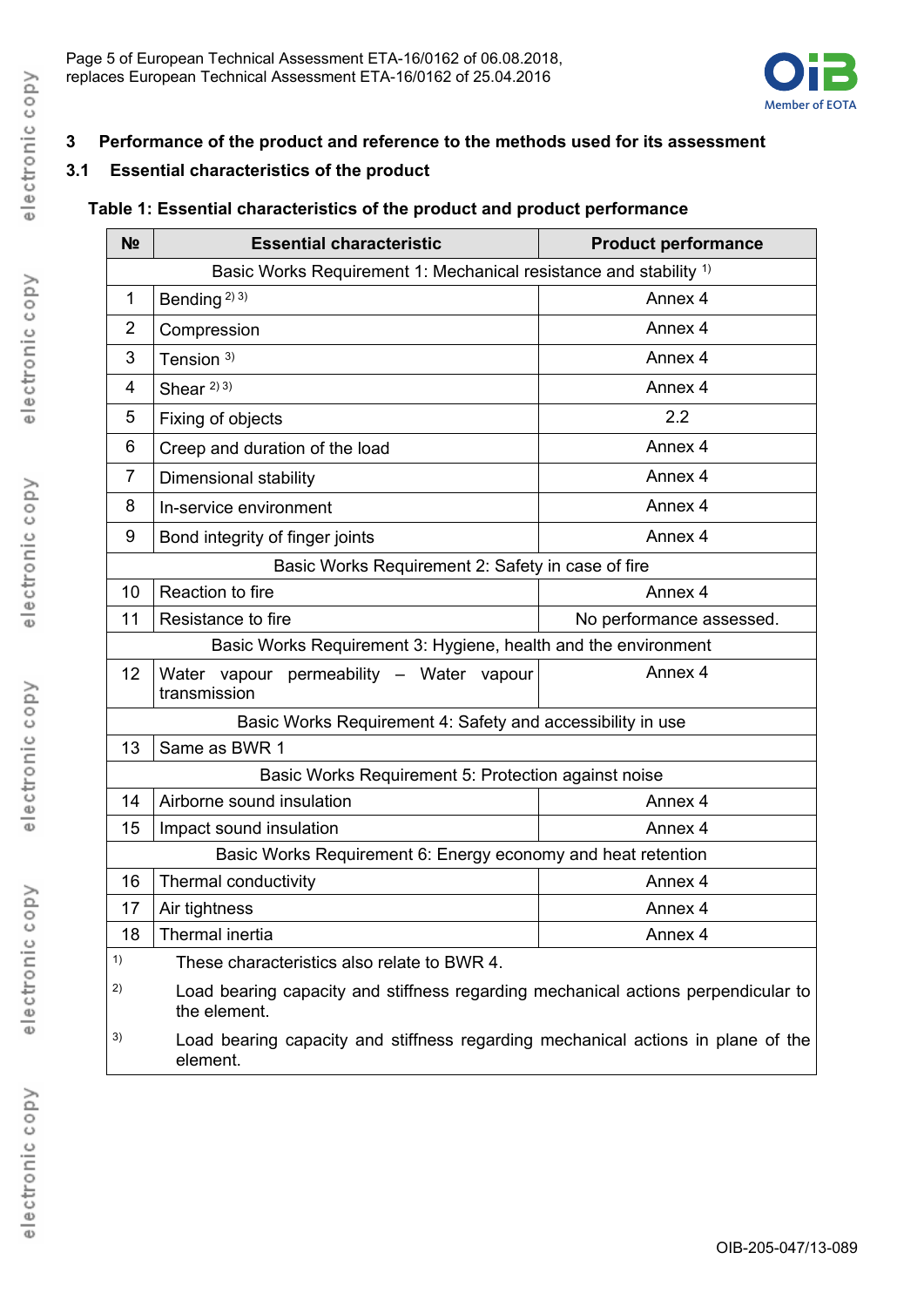

# **3.2 Assessment methods**

## 3.2.1 General

The assessment of the essential characteristics in Clause 3.1 of the PHE – element for the intended use, and in relation to the requirements for mechanical resistance and stability, for safety in case of fire, for hygiene, health and the environment, for safety and accessibility in use, for protection against noise and for energy economy and heat retention in use in the sense of the basic requirements for construction works № 1 to 6 of Regulation (EU) № 305/2011 has been made in accordance with the European Assessment Document EAD 130011-00-0304, Prefabricated wood slab element made of mechanically jointed square-sawn timber members to be used as a structural element in buildings.

## 3.2.2 Identification

The European Technical Assessment for the PHE – element is issued on the basis of agreed data that identify the assessed product. Changes to materials, to composition, to characteristics of the product, or to the production process could result in these deposited data being incorrect. Österreichisches Institut für Bautechnik should be notified before the changes are implemented, as an amendment of the European Technical Assessment is possibly necessary.

#### **4 Assessment and verification of constancy of performance (thereafter AVCP) system applied, with reference to its legal base**

## **4.1 System of assessment and verification of constancy of performance**

According to Commission Decision 97/176/EC the system of assessment and verification of constancy of performance to be applied to the PHE – element is System 1. System 1 is detailed in Commission Delegated Regulation (EU) № 568/2014 of 18 February 2014, Annex, 1.2., and provides for the following items

- (a) The manufacturer shall carry out
	- (i) factory production control;
	- (ii) further testing of samples taken at the manufacturing plant by the manufacturer in accordance with a prescribed test plan<sup>5</sup>;
- (b) The notified product certification body shall decide on the issuing, restriction, suspension or withdrawal of the certificate of constancy of performance of the construction product on the basis of the outcome of the following assessments and verifications carried out by that body:
	- (i) an assessment of the performance of the construction product carried out on the basis of testing (including sampling), calculation, tabulated values or descriptive documentation of the product;
	- (ii) initial inspection of the manufacturing plant and of factory production control;
	- (iii) continuous surveillance, assessment and evaluation of factory production control.

# **4.2 AVCP for construction products for which a European Technical Assessment has been issued**

Notified bodies undertaking tasks under System 1 shall consider the European Technical Assessment issued for the construction product in question as the assessment of the performance of that product. Notified bodies shall therefore not undertake the tasks referred to in point 4.1 (b)(i).

l

<sup>5</sup> The prescribed test plan has been deposited with Österreichisches Institut für Bautechnik and is handed over only to the notified product certification body involved in the procedure for the assessment and verification of constancy of performance. The prescribed test plan is also referred to as control plan.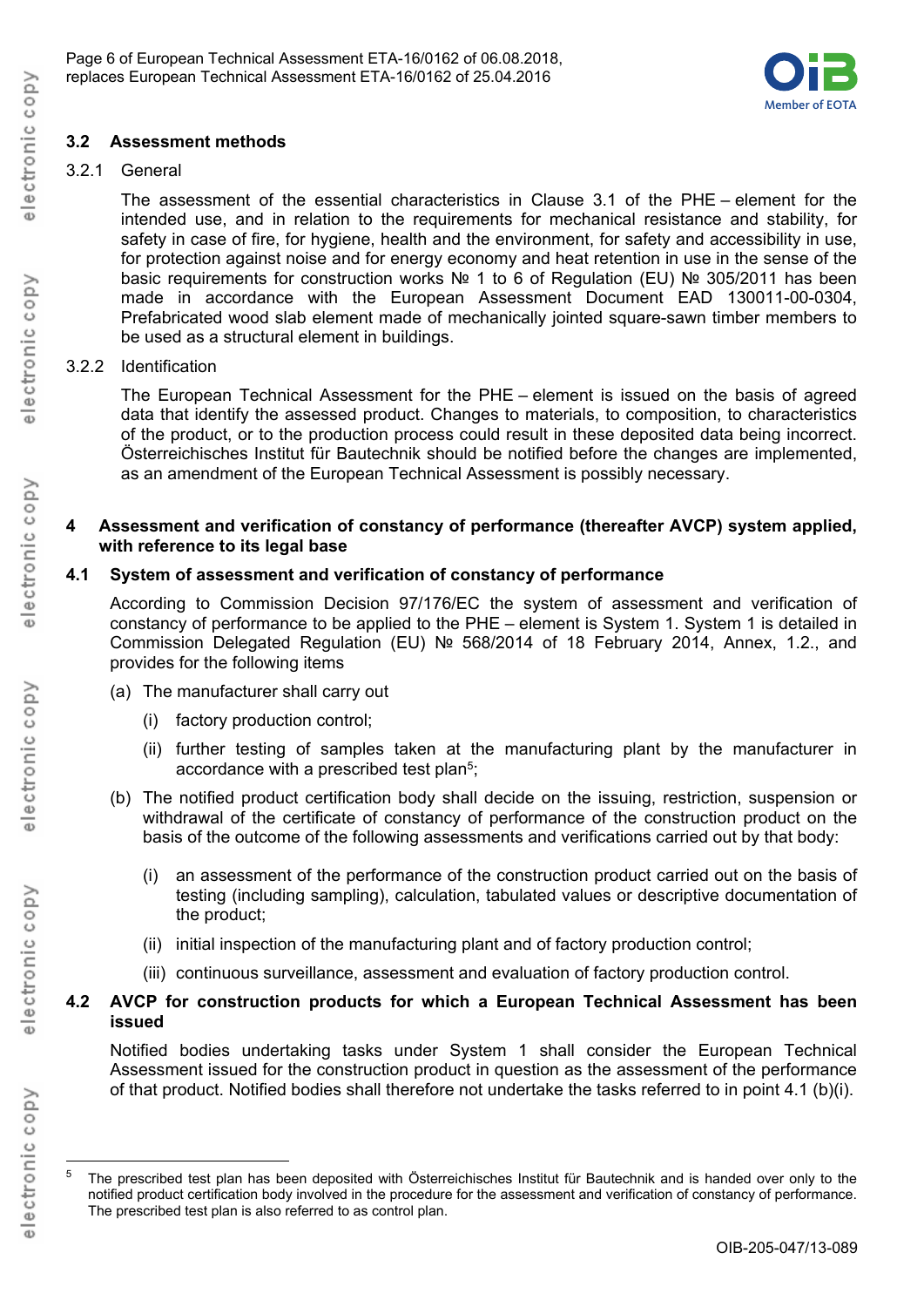

## **5 Technical details necessary for the implementation of the AVCP system, as provided for in the applicable European Assessment Document**

# **5.1 Tasks for the manufacturer**

5.1.1 Factory production control

In the manufacturing plant the manufacturer shall establish and continuously maintain a factory production control. All procedures and specification adopted by the manufacturer shall be documented in a systematic manner. The factory production control shall ensure the constancy of performances of the PHE – element with regard to the essential characteristics.

The manufacturer shall only use raw materials supplied with the relevant inspection documents as laid down in the control plan. The incoming raw materials shall be subject to controls by the manufacturer before acceptance. Check of incoming materials shall include control of inspection documents presented by the manufacturer of the raw materials.

The frequencies of controls conducted during manufacturing and on the assembled product are defined by taking account of the manufacturing process of the product and are laid down in the control plan.

The results of factory production control are recorded and evaluated. The records include at least the following data:

- Designation of the product, basic materials and components
- Type of control or test
- Date of manufacture of the product and date of testing of the product or basic materials or components
- Results of controls and tests and, if appropriate, comparison with requirements
- Name and signature of person responsible for factory production control

The records shall be kept at least for ten years time after the construction product has been placed on the market and shall be presented to the notified product certification body involved in continuous surveillance. On request they shall be presented to Österreichisches Institut für Bautechnik.

# 5.1.2 Declaration of performance

The manufacturer is responsible for preparing the declaration of performance. When all the criteria of the assessment and verification of constancy of performance are met, including the certificate of conformity issued by the notified product certification body, the manufacturer shall draw up a declaration of performance.

# **5.2 Tasks for the notified product certification body**

5.2.1 Initial inspection of the manufacturing plant and of factory production control

The notified product certification body shall verify the ability of the manufacturer for a continuous and orderly manufacturing of the PHE – element according to the European Technical Assessment. In particular the following items shall be appropriately considered

- Personnel and equipment
- The suitability of the factory production control established by the manufacturer
- Full implementation of the control plan
- 5.2.2 Continuous surveillance, assessment and evaluation of factory production control

The notified product certification body shall visit the factory at least twice a year for routine inspection. In particular the following items shall be appropriately considered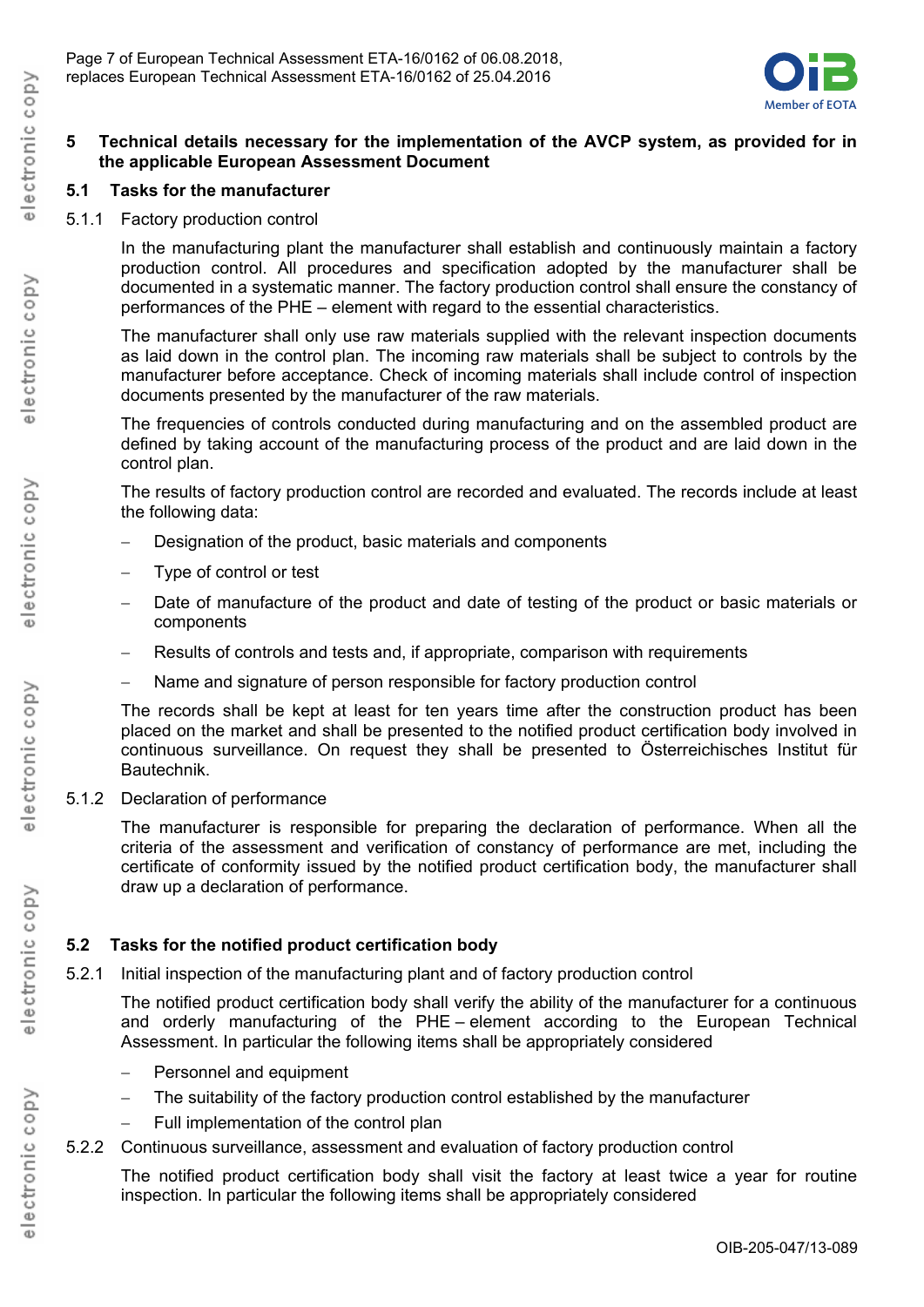

- The manufacturing process including personnel and equipment
- The factory production control
- The implementation of the control plan

The results of continuous surveillance are made available on demand by the notified product certification body to Österreichisches Institut für Bautechnik. When the provisions of the European Technical Assessment and the control plan are no longer fulfilled, the certificate of constancy of performance is withdrawn by the notified product certification body.

> Issued in Vienna on 06.08.2018 by Österreichisches Institut für Bautechnik

> > The original document is signed by:

Rainer Mikulits Managing Director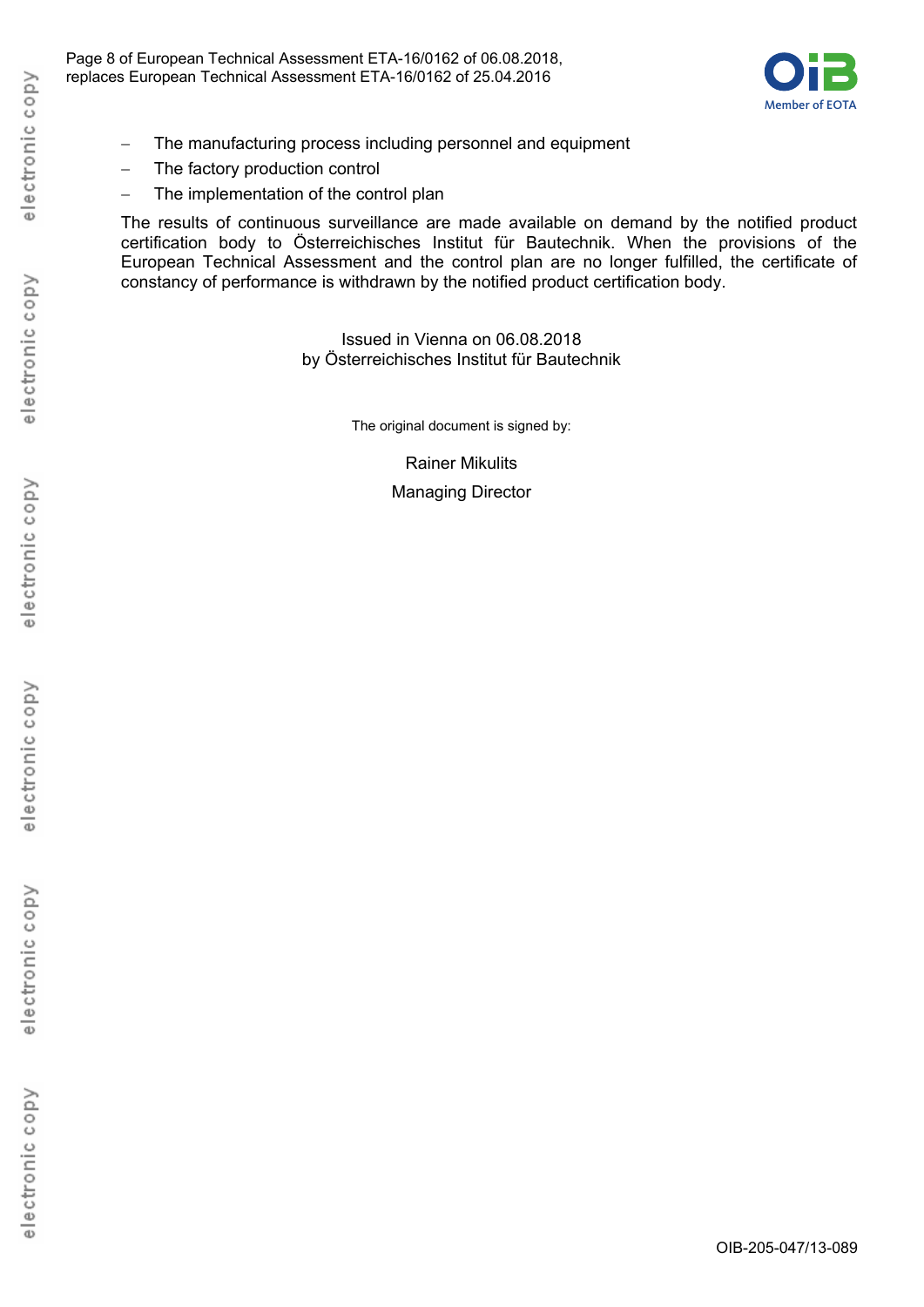

#### **Manufacturing plant in Germany**

Rottmüller® Systemholz GmbH Thalacker 5 83043 Bad Aibling

#### **Manufacturing plant in Austria**

GT – Holzbau Geißelbacher GmbH Hart 1 9473 Lavamünd

#### **Manufacturing plant in Switzerland**

Strüby Holzbau AG Produktionszentrum Root Leisibachstrasse 11 6037 Root

#### **Manufacturing plant in Belarus**

GREENWOOD SYSTEMS OOO 225306 Region Brest, Kobrin, Pervomayskaya Brest Region/Brestkaja Bezirk d.94 / Republic of Belarus

| <b>PHE</b> – element | Annex 1                                                       |
|----------------------|---------------------------------------------------------------|
| Manufacturing plants | of European Technical Assessment<br>ETA-16/0162 of 06.08.2018 |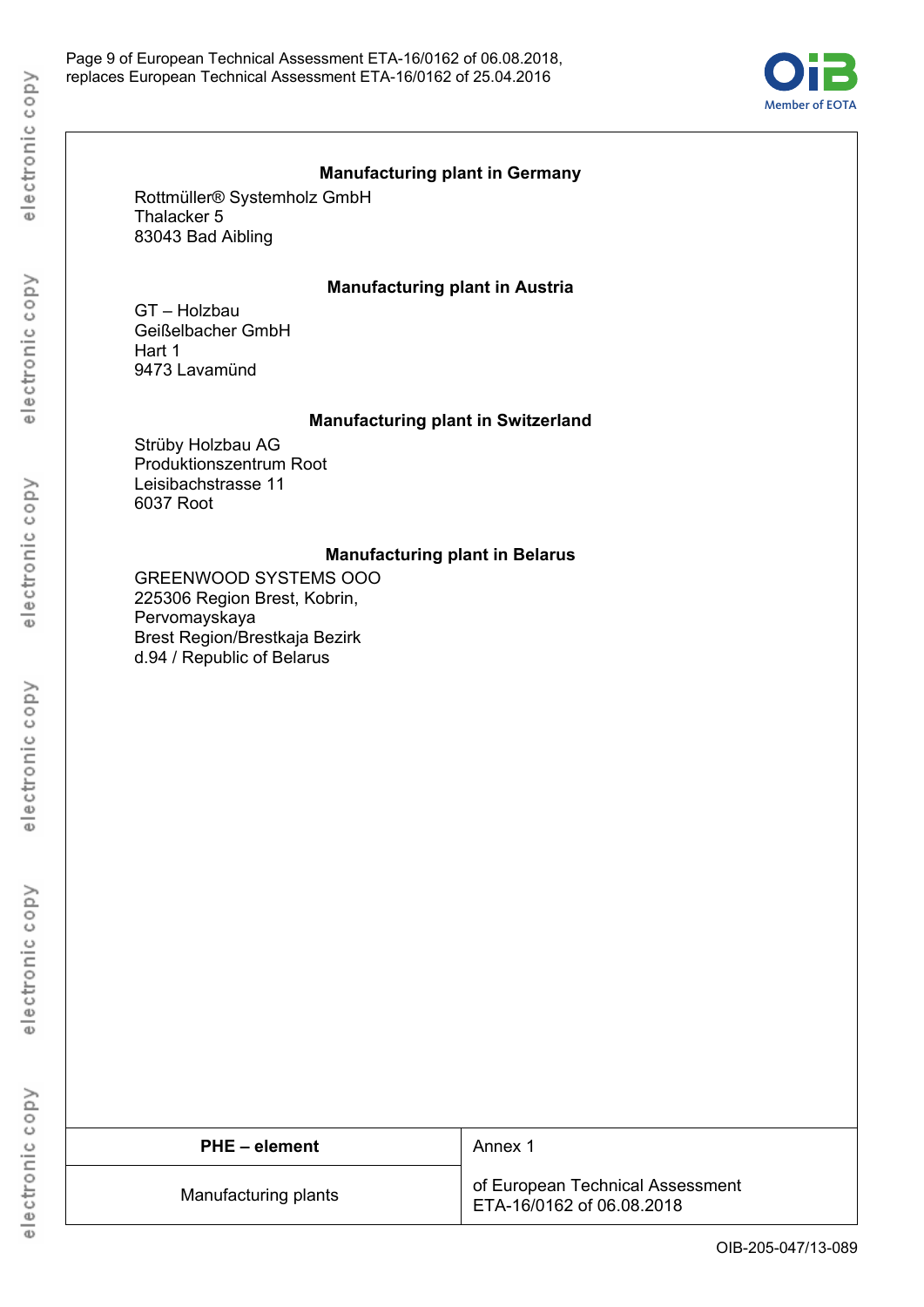

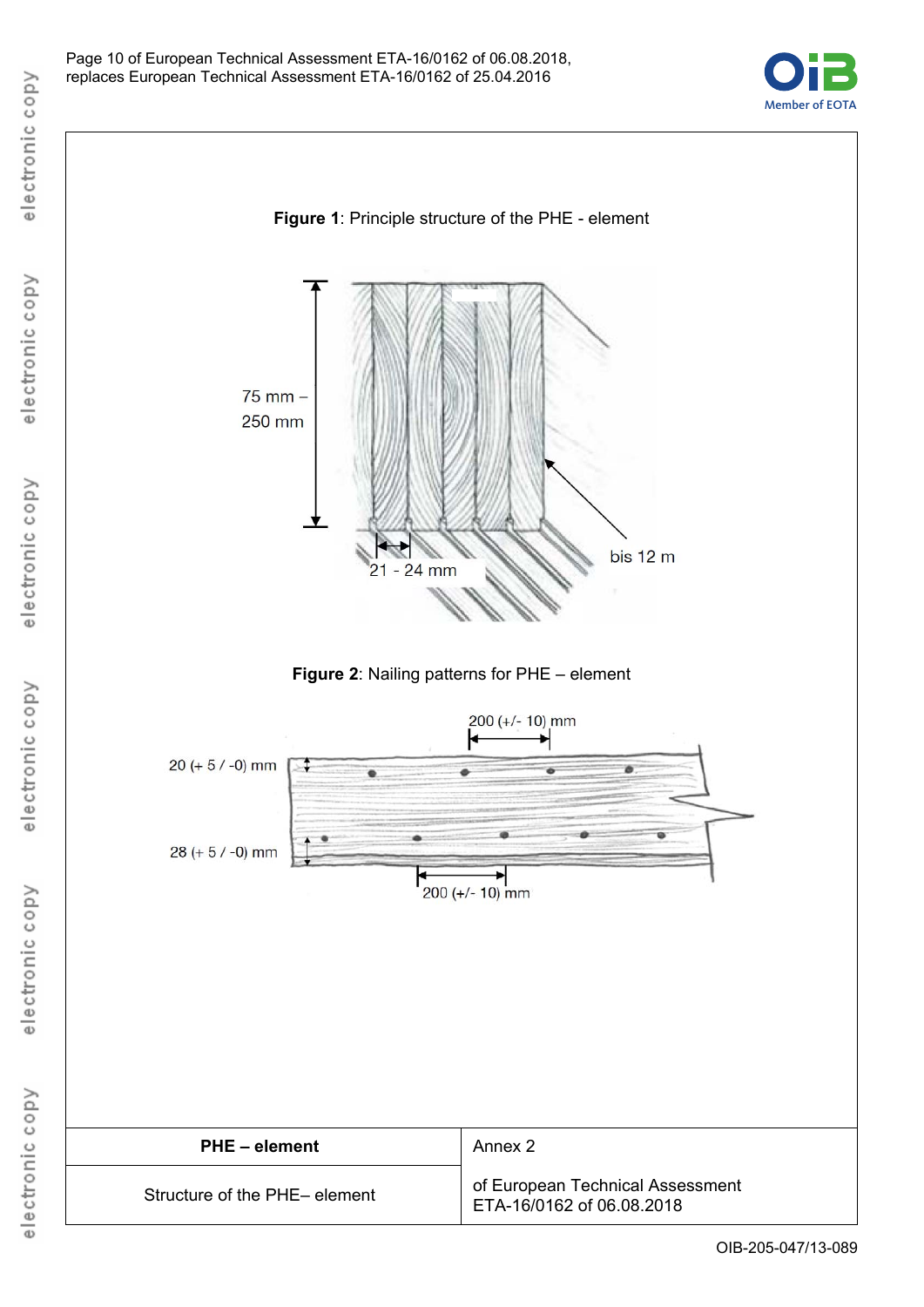



## **Table 2: Specification of fluted aluminium nail**

| Nail characteristics                               |                             | Unit | Value |
|----------------------------------------------------|-----------------------------|------|-------|
| Nominal diameter                                   | d                           | mm   | 2.5   |
| Nominal length                                     |                             | mm   | 50    |
| Characteristic tensile strength                    | $F_{tens,k}$                | N    | 1400  |
| Characteristic yield moment                        | $M_{\nu,k}$                 | N    | 800   |
| Characteristic withdrawal capacity of<br>the shaft | $F_{ax,k,Shaft}$            | N    | 610   |
| Characteristic withdrawal capacity of<br>the nail  | $F_{ax,k}$                  | N    | 485   |
| Slip modulus                                       | $\mathsf{K}_{\mathsf{ser}}$ | N/mm | 300   |

| <b>PHE</b> – element  | Annex 3                                                       |
|-----------------------|---------------------------------------------------------------|
| Fluted aluminium nail | of European Technical Assessment<br>ETA-16/0162 of 06.08.2018 |

I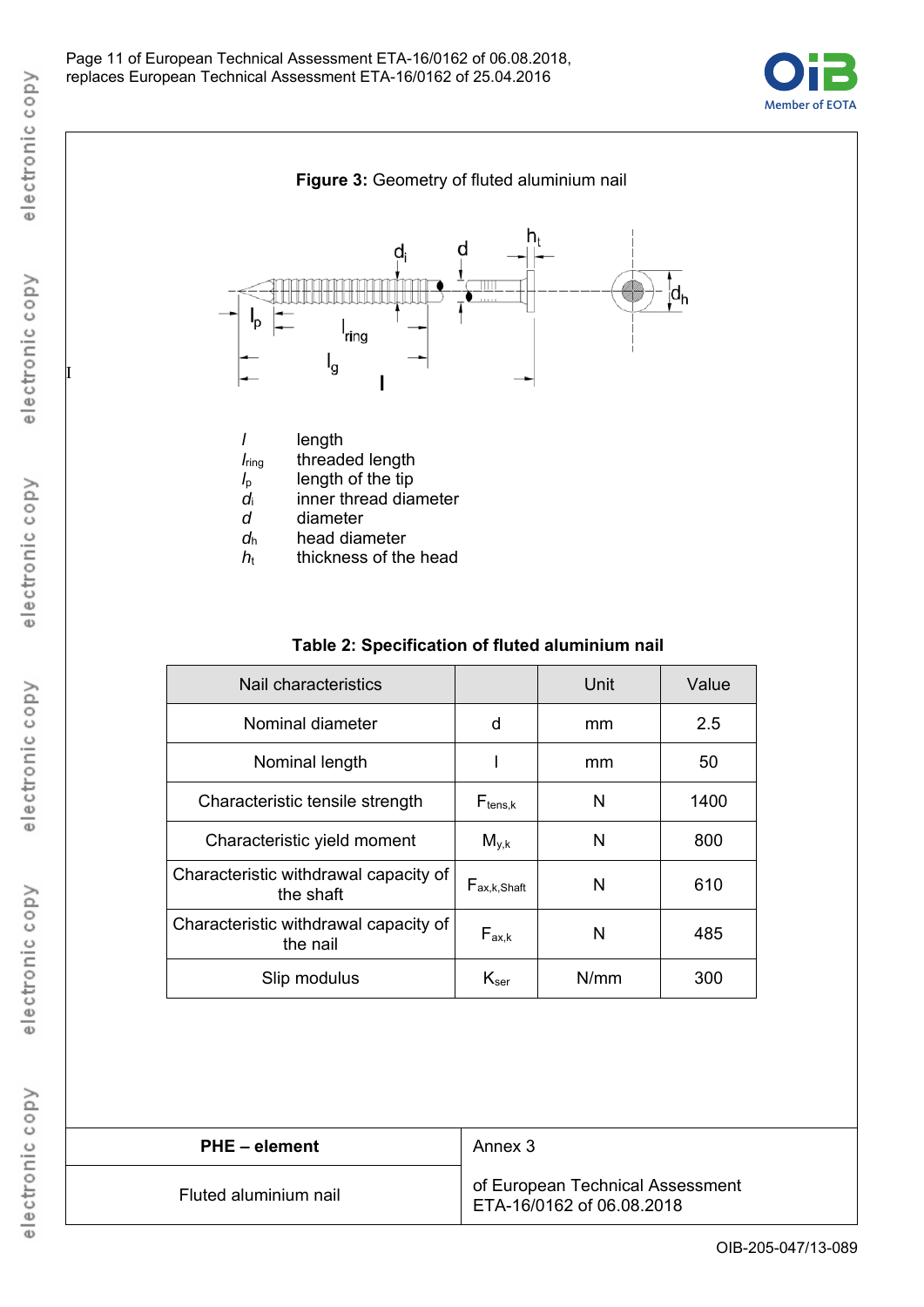

| Table 3: Dimensions and specifications                                              |                                                                        |  |  |  |
|-------------------------------------------------------------------------------------|------------------------------------------------------------------------|--|--|--|
|                                                                                     | <b>Dimension / Specification</b>                                       |  |  |  |
| <b>PHE-element</b>                                                                  |                                                                        |  |  |  |
| mm                                                                                  | 75 to 250                                                              |  |  |  |
| m                                                                                   | $\leq 1.2$                                                             |  |  |  |
| m                                                                                   | $≤ 12.0$                                                               |  |  |  |
|                                                                                     | up to 57                                                               |  |  |  |
| <b>Board</b>                                                                        |                                                                        |  |  |  |
|                                                                                     | rough                                                                  |  |  |  |
| mm                                                                                  | $23 \pm 2$                                                             |  |  |  |
| mm                                                                                  | 75 to 250                                                              |  |  |  |
|                                                                                     | $\geq 4:1$                                                             |  |  |  |
| Flat boards shall be graded according to<br>EN 14081-1 in order to be assigned to a |                                                                        |  |  |  |
|                                                                                     | S 7 or better<br>with additional requirements of S 10<br>regarding bow |  |  |  |
| $\%$                                                                                | $13^{+2} - 5$                                                          |  |  |  |
|                                                                                     | EN 14080                                                               |  |  |  |
|                                                                                     |                                                                        |  |  |  |

**PHE – element** Annex 4 of European Technical Assessment<br>ETA-16/0162 of 06.08.2018 Characteristic data of  $PHE - element$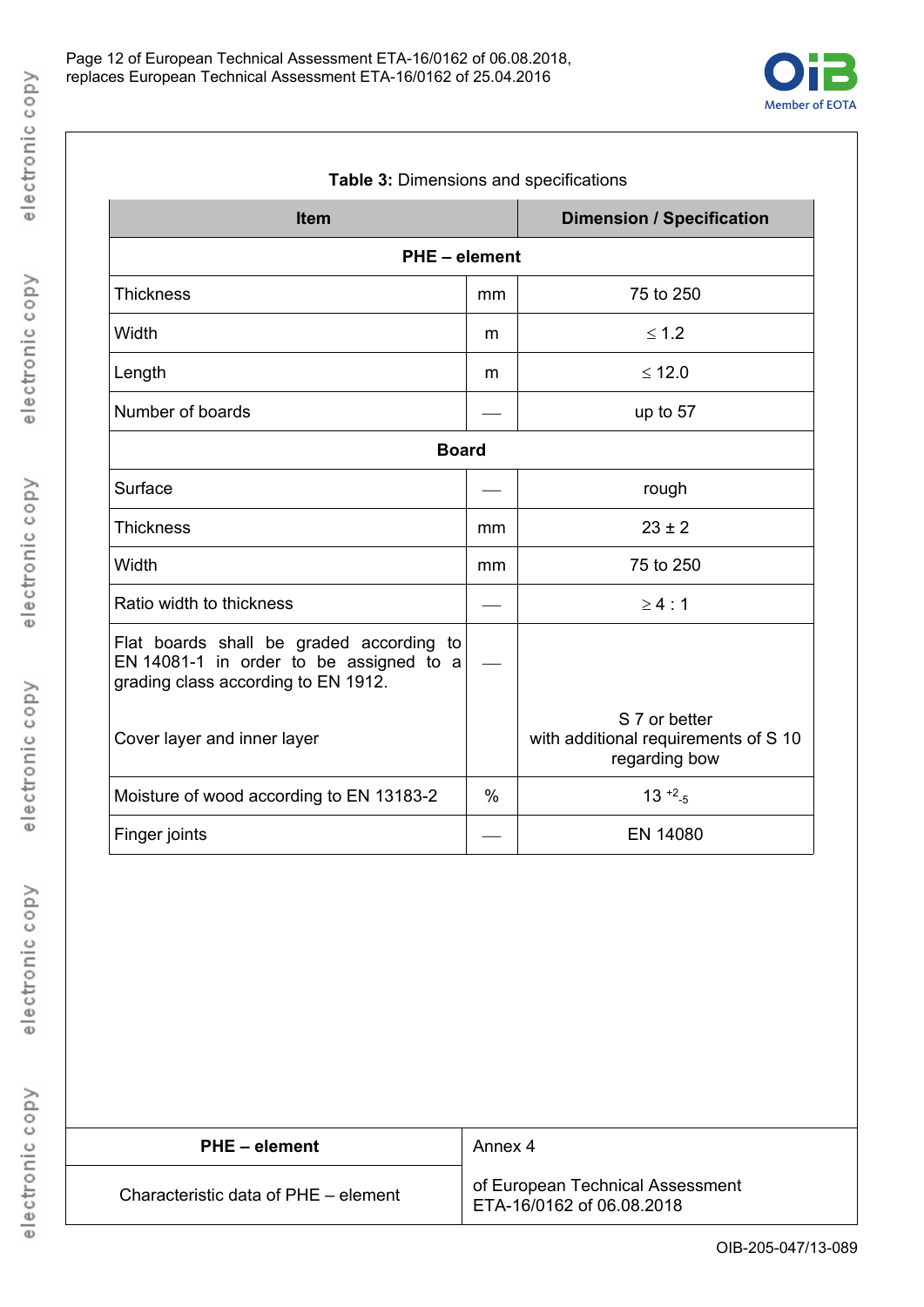

| <b>BWR</b> | <b>Essential characteristic</b>                                                                                                                                                     |                                            | <b>Assessment method</b>                                      | Level / Class / Description                                            |                |            |
|------------|-------------------------------------------------------------------------------------------------------------------------------------------------------------------------------------|--------------------------------------------|---------------------------------------------------------------|------------------------------------------------------------------------|----------------|------------|
| 1          |                                                                                                                                                                                     | <b>Mechanical resistance and stability</b> |                                                               |                                                                        |                |            |
|            | bearing capacity and stiffness regarding mechanical actions<br>1.<br>Load<br>perpendicular to the PHE - element                                                                     |                                            |                                                               |                                                                        |                |            |
|            | Grading class of boards                                                                                                                                                             | <b>EN 1912</b>                             |                                                               | S 7 or better<br>with additional requirements<br>of S 10 regarding bow |                |            |
|            | Modulus of elasticity                                                                                                                                                               |                                            |                                                               | h < 150 mm <sup>1)</sup> $ h$ ≥ 200 mm <sup>1)</sup>                   |                |            |
|            | $-$ parallel to the grain of the<br>boards $E_{0. \, mean}$                                                                                                                         | 2.2.1                                      | EAD 130011-00-0304                                            | $9200$ MPa <sup>3)</sup>                                               |                | 10 000 MPa |
|            | - perpendicular to the grain of<br>the boards $E_{90,mean}$                                                                                                                         | <b>EN 338</b>                              |                                                               |                                                                        | 270 MPa        |            |
|            | Shear modulus                                                                                                                                                                       |                                            |                                                               |                                                                        |                |            |
|            | $-$ parallel to the grain of the<br>boards $G090. mean$                                                                                                                             | <b>EN 338</b>                              |                                                               |                                                                        | 500 MPa        |            |
|            | Bending strength                                                                                                                                                                    |                                            |                                                               |                                                                        |                |            |
|            | $-$ parallel to the grain of the<br>boards $f_{m, k}$                                                                                                                               | 2.2.1                                      | EAD 130011-00-0304                                            |                                                                        | 20 MPa $^{2)}$ |            |
|            | Tensile strength                                                                                                                                                                    |                                            |                                                               |                                                                        |                |            |
|            | In general PHE – elements are unsuitable for tension perpendicular to the plane of the<br>slab. Fasteners shall be applied to overcome such design situations.                      |                                            |                                                               |                                                                        |                |            |
|            | Compressive strength                                                                                                                                                                |                                            |                                                               |                                                                        |                |            |
|            | - perpendicular to the grain of<br>the boards $f_c$ , 90, k                                                                                                                         | <b>EN 338</b>                              |                                                               |                                                                        | 2.2 MPa        |            |
|            | Shear strength                                                                                                                                                                      |                                            |                                                               |                                                                        |                |            |
|            | parallel to the grain of the<br>boards $f_{v. 090. k}$                                                                                                                              | EAD 130011-00-0304<br>2.2.4                |                                                               |                                                                        | 3.2 MPa        |            |
|            | 1) linear interpolation between $150 \le h \le 200$ may be applied<br><sup>2)</sup> $k_h$ according to EN 1995-1-1 may be used for $h < 150$ mm<br>$3)$ 1 MPa = 1 N/mm <sup>2</sup> |                                            |                                                               |                                                                        |                |            |
|            | <b>PHE-element</b>                                                                                                                                                                  |                                            | Annex 4                                                       |                                                                        |                |            |
|            | Characteristic data of PHE - element                                                                                                                                                |                                            | of European Technical Assessment<br>ETA-16/0162 of 06.08.2018 |                                                                        |                |            |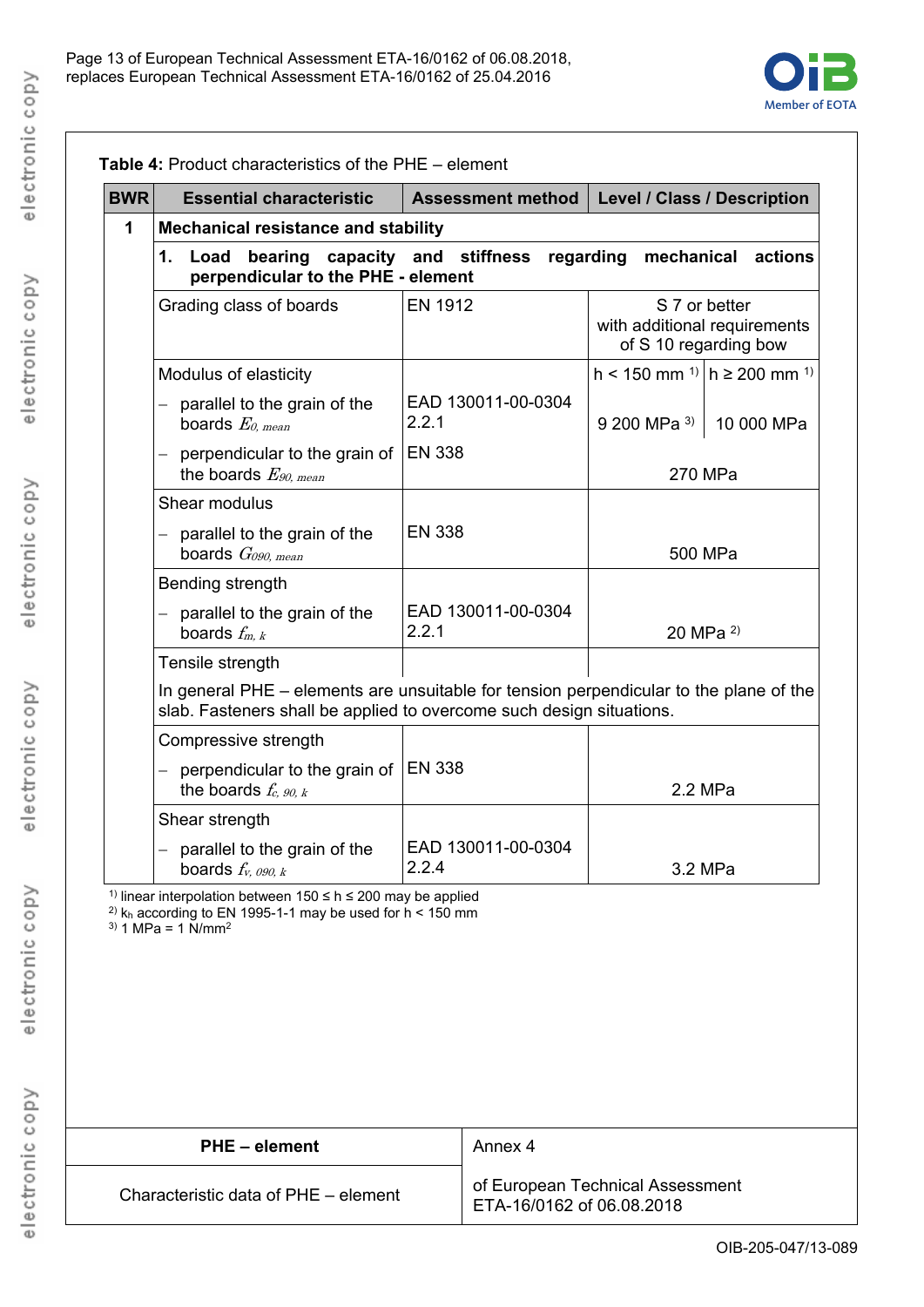

| 1<br>the PHE - element<br>Dimensional stability<br>deformation will occur.<br>In-service environment<br>Service classes<br>$\equiv$<br>$\overline{2}$<br>floorings ( $\rho_{min}$ =400kg/m <sup>3</sup> )<br>$(p_{min} = 400 kg/m^3)$ | <b>Mechanical resistance and stability</b><br>screwing in direction of the fluted aluminium nails).<br>No performance assessed.<br>3. Other mechanical actions<br>Creep and duration of load<br>Bond integrity of finger joints                              | board formwork used as shear field, cladding of wood-based panels, additional<br>EN 1995-1-1<br>EN 1995-1-1 | 2. Load bearing capacity and stiffness regarding mechanical actions in plane of<br>Loading in plane of the PHE – element is not allowed without suitable and statically<br>verified constructional measures (e.g. perforated metal sheets used as wind brace,<br>Moisture content during service shall not change to such an extend that adverse |  |  |  |
|---------------------------------------------------------------------------------------------------------------------------------------------------------------------------------------------------------------------------------------|--------------------------------------------------------------------------------------------------------------------------------------------------------------------------------------------------------------------------------------------------------------|-------------------------------------------------------------------------------------------------------------|--------------------------------------------------------------------------------------------------------------------------------------------------------------------------------------------------------------------------------------------------------------------------------------------------------------------------------------------------|--|--|--|
|                                                                                                                                                                                                                                       |                                                                                                                                                                                                                                                              |                                                                                                             |                                                                                                                                                                                                                                                                                                                                                  |  |  |  |
|                                                                                                                                                                                                                                       |                                                                                                                                                                                                                                                              |                                                                                                             |                                                                                                                                                                                                                                                                                                                                                  |  |  |  |
|                                                                                                                                                                                                                                       |                                                                                                                                                                                                                                                              |                                                                                                             |                                                                                                                                                                                                                                                                                                                                                  |  |  |  |
|                                                                                                                                                                                                                                       |                                                                                                                                                                                                                                                              |                                                                                                             |                                                                                                                                                                                                                                                                                                                                                  |  |  |  |
|                                                                                                                                                                                                                                       |                                                                                                                                                                                                                                                              |                                                                                                             |                                                                                                                                                                                                                                                                                                                                                  |  |  |  |
|                                                                                                                                                                                                                                       |                                                                                                                                                                                                                                                              |                                                                                                             |                                                                                                                                                                                                                                                                                                                                                  |  |  |  |
|                                                                                                                                                                                                                                       |                                                                                                                                                                                                                                                              |                                                                                                             |                                                                                                                                                                                                                                                                                                                                                  |  |  |  |
|                                                                                                                                                                                                                                       |                                                                                                                                                                                                                                                              |                                                                                                             | 1 and $2$                                                                                                                                                                                                                                                                                                                                        |  |  |  |
|                                                                                                                                                                                                                                       |                                                                                                                                                                                                                                                              | EN 14080                                                                                                    | Pass                                                                                                                                                                                                                                                                                                                                             |  |  |  |
|                                                                                                                                                                                                                                       | <b>Reaction to fire</b>                                                                                                                                                                                                                                      |                                                                                                             |                                                                                                                                                                                                                                                                                                                                                  |  |  |  |
|                                                                                                                                                                                                                                       | Solid wood panels excluding                                                                                                                                                                                                                                  | <b>Commission Decision</b><br>2003/43/EC as                                                                 | Euroclass D-s2, d0                                                                                                                                                                                                                                                                                                                               |  |  |  |
|                                                                                                                                                                                                                                       | Floorings of solid wood panels                                                                                                                                                                                                                               | amended                                                                                                     | Euroclass $D_{\rm fl}$ -s1                                                                                                                                                                                                                                                                                                                       |  |  |  |
| 3                                                                                                                                                                                                                                     | Hygiene, health and environment                                                                                                                                                                                                                              |                                                                                                             |                                                                                                                                                                                                                                                                                                                                                  |  |  |  |
| timber                                                                                                                                                                                                                                | Vapour permeability, $\mu$ , for the EN ISO 10456                                                                                                                                                                                                            |                                                                                                             | 50 (dry) to 20 (wet)                                                                                                                                                                                                                                                                                                                             |  |  |  |
|                                                                                                                                                                                                                                       | The elements are open for water vapour diffusion.<br>Harmful condensation within the element shall be avoided in intended use conditions.<br>This can be proven case by case by the manufacturer by a calculation according to<br>EN ISO 13788, when needed. |                                                                                                             |                                                                                                                                                                                                                                                                                                                                                  |  |  |  |
| $\overline{\mathbf{4}}$                                                                                                                                                                                                               | Safety and accessibility in use                                                                                                                                                                                                                              |                                                                                                             |                                                                                                                                                                                                                                                                                                                                                  |  |  |  |
|                                                                                                                                                                                                                                       | Same as BWR 1.                                                                                                                                                                                                                                               |                                                                                                             |                                                                                                                                                                                                                                                                                                                                                  |  |  |  |

| <b>PHE</b> – element                 | Annex 4                                                       |
|--------------------------------------|---------------------------------------------------------------|
| Characteristic data of PHE – element | of European Technical Assessment<br>ETA-16/0162 of 06.08.2018 |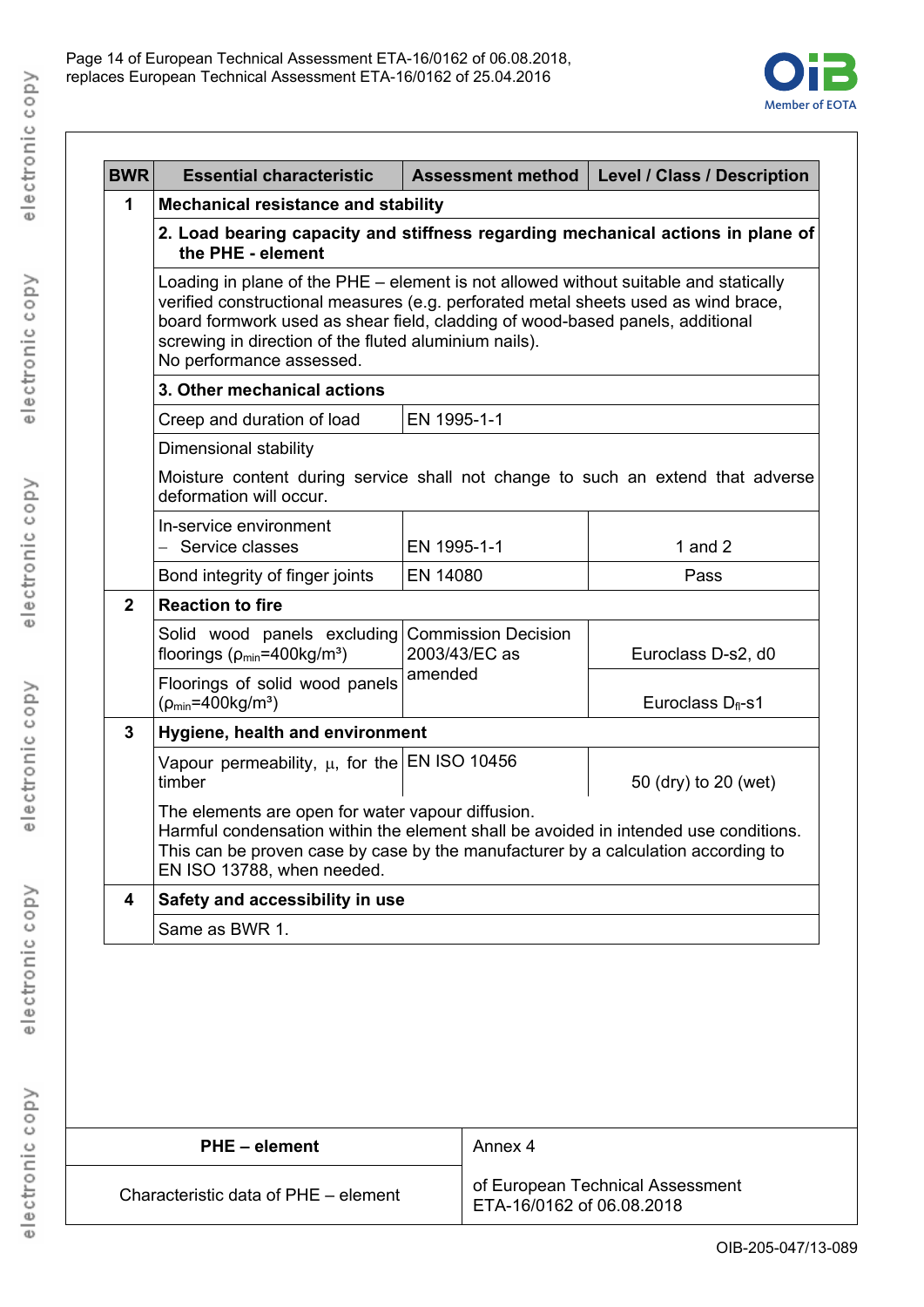

| <b>BWR</b> | <b>Essential characteristic</b>                                 | <b>Assessment method</b>                                                                                                                                         | <b>Level / Class / Description</b>          |  |
|------------|-----------------------------------------------------------------|------------------------------------------------------------------------------------------------------------------------------------------------------------------|---------------------------------------------|--|
| 5          | <b>Protection against noise</b>                                 |                                                                                                                                                                  |                                             |  |
|            | Airborne sound insulation                                       | EN ISO 10140-2,<br><b>EN ISO 717-1</b>                                                                                                                           | for $R_w$ (C; $C_{tr}$ ), see Annex 5       |  |
|            | Impact sound insulation                                         | EN ISO 10140-3,<br><b>EN ISO 717-2</b>                                                                                                                           | for $L_{n,w}$ (C <sub>I</sub> ) see Annex 5 |  |
| 6          | Energy economy and heat retention                               |                                                                                                                                                                  |                                             |  |
|            | <b>EN ISO 10456</b><br>Thermal resistance $\lambda$             |                                                                                                                                                                  | 0.13 W/(m·K)                                |  |
|            | Air tightness                                                   | No performance assessed.<br>Wind tightness is required in particular if dry lining is<br>used. Adequate air tightness has to be provided by<br>the manufacturer. |                                             |  |
|            | Thermal inertia, specific heat EN ISO 10456<br>capacity $c_{p}$ |                                                                                                                                                                  | 1 600 J/(kg·K)                              |  |

| PHE - element                        | Annex 4                                                       |
|--------------------------------------|---------------------------------------------------------------|
| Characteristic data of PHE – element | of European Technical Assessment<br>ETA-16/0162 of 06.08.2018 |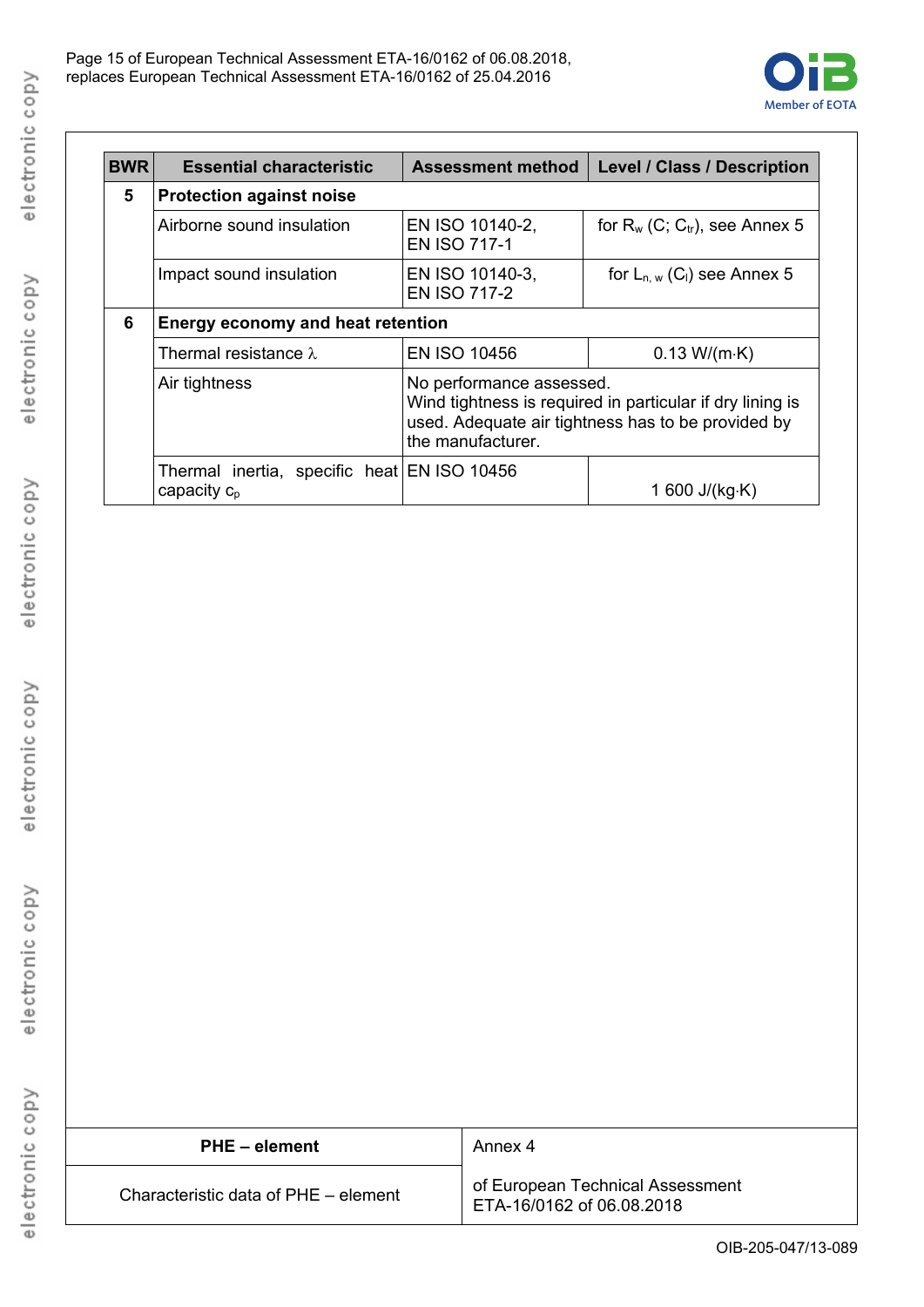

| 12.5 mm<br>12.5 mm<br>50 mm<br>40 mm<br>$10 \text{ mm}$<br>12.5 mm<br>110 mm | Gypsum fibre board,<br>$m' = 15.3$ kg/m <sup>2</sup><br>Gypsum fibre board,<br>$m' = 15.3$ kg/m <sup>2</sup><br>CW-/UW-profiles, e = 625 mm<br>Stone wool insulation board,<br>$p = 36.7$ kg/m <sup>3</sup><br>Distance/air<br>Gypsum fibre board, | $R_w(C; C_{tr}) = 64$ (-3; -9) dB                                                                                                                                                                                                                                                                                                                                                          |
|------------------------------------------------------------------------------|----------------------------------------------------------------------------------------------------------------------------------------------------------------------------------------------------------------------------------------------------|--------------------------------------------------------------------------------------------------------------------------------------------------------------------------------------------------------------------------------------------------------------------------------------------------------------------------------------------------------------------------------------------|
|                                                                              |                                                                                                                                                                                                                                                    |                                                                                                                                                                                                                                                                                                                                                                                            |
|                                                                              |                                                                                                                                                                                                                                                    |                                                                                                                                                                                                                                                                                                                                                                                            |
|                                                                              |                                                                                                                                                                                                                                                    |                                                                                                                                                                                                                                                                                                                                                                                            |
|                                                                              |                                                                                                                                                                                                                                                    |                                                                                                                                                                                                                                                                                                                                                                                            |
|                                                                              |                                                                                                                                                                                                                                                    |                                                                                                                                                                                                                                                                                                                                                                                            |
|                                                                              | $m' = 15.3$ kg/m <sup>2</sup>                                                                                                                                                                                                                      |                                                                                                                                                                                                                                                                                                                                                                                            |
|                                                                              | PHE - element, $m' = 59.8$ kg/m <sup>2</sup>                                                                                                                                                                                                       |                                                                                                                                                                                                                                                                                                                                                                                            |
|                                                                              |                                                                                                                                                                                                                                                    |                                                                                                                                                                                                                                                                                                                                                                                            |
| $0.2$ mm                                                                     | PE-foil (trickle protection)                                                                                                                                                                                                                       | $R_w(C; C_{tr}) = 32 (0; -1) dB$                                                                                                                                                                                                                                                                                                                                                           |
|                                                                              |                                                                                                                                                                                                                                                    | $L_{n,w}(C_1) = 80$ (-3) dB                                                                                                                                                                                                                                                                                                                                                                |
|                                                                              |                                                                                                                                                                                                                                                    |                                                                                                                                                                                                                                                                                                                                                                                            |
|                                                                              |                                                                                                                                                                                                                                                    |                                                                                                                                                                                                                                                                                                                                                                                            |
|                                                                              |                                                                                                                                                                                                                                                    |                                                                                                                                                                                                                                                                                                                                                                                            |
| 50 mm                                                                        | Cement screed, m' = 120 kg/m <sup>2</sup>                                                                                                                                                                                                          | $R_w(C; C_{tr}) = 72$ (-2; -9) dB                                                                                                                                                                                                                                                                                                                                                          |
|                                                                              |                                                                                                                                                                                                                                                    | $L_{n,w}(C_1) = 47$ (0) dB                                                                                                                                                                                                                                                                                                                                                                 |
| 60 mm                                                                        | Ballast weight, $m' = 90.2$ kg/m <sup>2</sup>                                                                                                                                                                                                      |                                                                                                                                                                                                                                                                                                                                                                                            |
| 152 mm                                                                       |                                                                                                                                                                                                                                                    |                                                                                                                                                                                                                                                                                                                                                                                            |
|                                                                              |                                                                                                                                                                                                                                                    |                                                                                                                                                                                                                                                                                                                                                                                            |
|                                                                              |                                                                                                                                                                                                                                                    |                                                                                                                                                                                                                                                                                                                                                                                            |
|                                                                              |                                                                                                                                                                                                                                                    |                                                                                                                                                                                                                                                                                                                                                                                            |
| 25 mm                                                                        |                                                                                                                                                                                                                                                    | $R_w(C; C_{tr}) = 65 (-3; -10) dB$                                                                                                                                                                                                                                                                                                                                                         |
| 20 mm                                                                        | Wood fibre insulation board,                                                                                                                                                                                                                       | $L_{n,w}(C_i) = 54$ (0) dB                                                                                                                                                                                                                                                                                                                                                                 |
| 60 mm                                                                        | Ballast weight, $m' = 90.2$ kg/m <sup>2</sup>                                                                                                                                                                                                      |                                                                                                                                                                                                                                                                                                                                                                                            |
|                                                                              |                                                                                                                                                                                                                                                    |                                                                                                                                                                                                                                                                                                                                                                                            |
|                                                                              |                                                                                                                                                                                                                                                    |                                                                                                                                                                                                                                                                                                                                                                                            |
|                                                                              |                                                                                                                                                                                                                                                    |                                                                                                                                                                                                                                                                                                                                                                                            |
|                                                                              |                                                                                                                                                                                                                                                    |                                                                                                                                                                                                                                                                                                                                                                                            |
|                                                                              | 152 mm<br>20 mm<br>$0.2$ mm<br>$0.2$ mm<br>152 mm                                                                                                                                                                                                  | <b>Floor element</b><br>PHE - element, $m' = 71.2$ kg/m <sup>2</sup><br>Impact sound insulation board of<br>mineral wool, $m' = 2.9$ kg/m <sup>2</sup><br>PE-foil (trickle protection)<br>PHE - element, $m' = 71.2$ kg/m <sup>2</sup><br>Dry screed, $m' = 29.9$ kg/ $m2$<br>$m' = 3.2$ kg/m <sup>2</sup><br>PE-foil (trickle protection)<br>PHE - element, $m' = 71.2$ kg/m <sup>2</sup> |